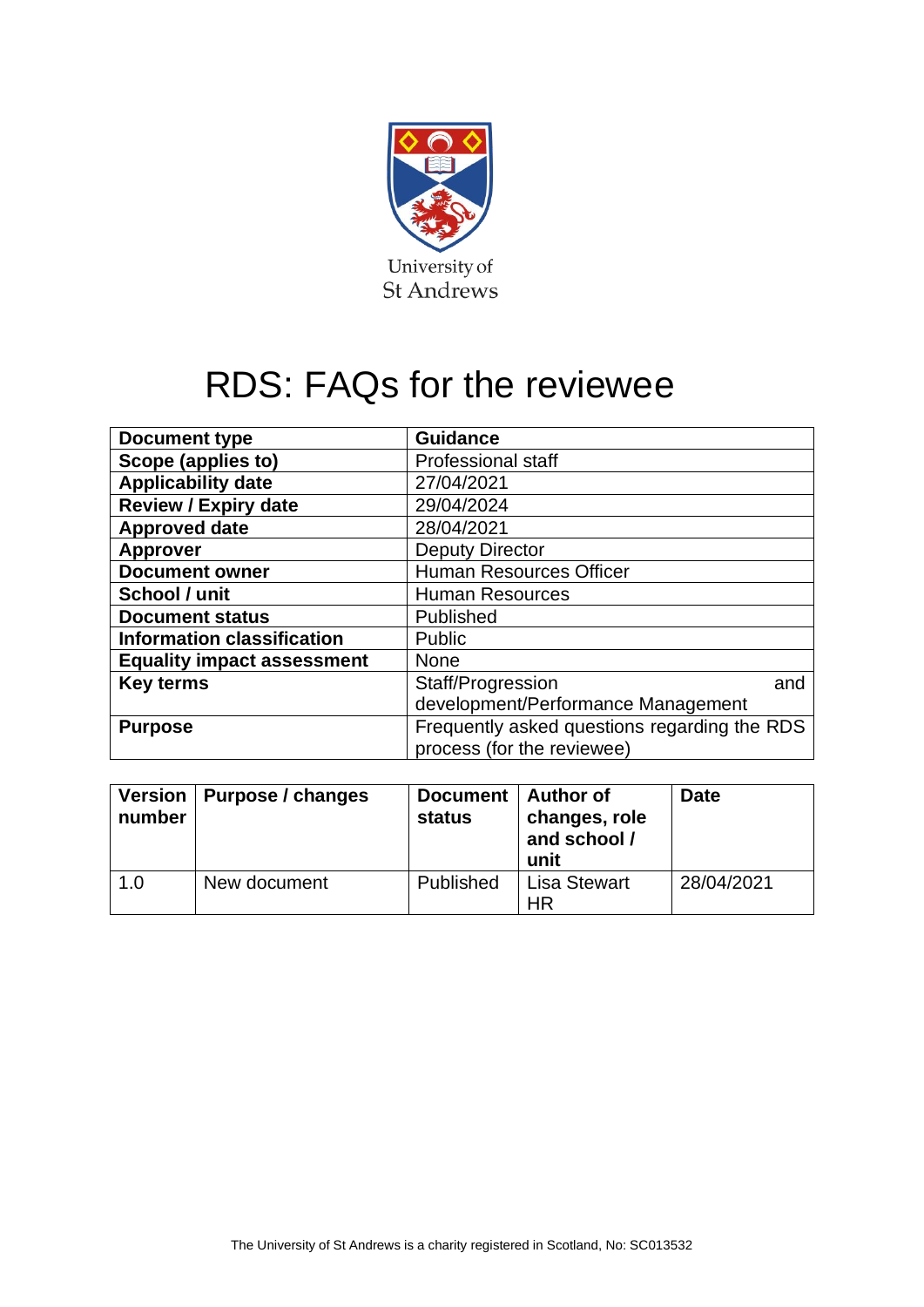### **1. What should I do if I have concerns?**

If you have concerns about having a review you should raise these with your line manager or an appropriate senior manager within your area. Alternatively, contact your Human [Resources Business Partner](https://www.st-andrews.ac.uk/hr/businesspartner/) (HRBP) who will try and help resolve your concerns. Please note this is a supportive process, aimed at career development and alignment with School/Unit strategy. Where objectives are not met, a discussion will take place to identify issues and consider if still relevant and what support might be put in place to support achievement. Failure to achieve all the objectives set will not result in disciplinary action.

### **2. Who is responsible for organising my RDS?**

Your line manager will organise your RDS on an annual basis. Human Resources (HR) annually remind Heads of Units that the process should be undertaken and will seek confirmation that all reviews have been undertaken.

## **3. Who will see my completed RDS?**

Your Reviewer and Head of School/Unit (if not the Reviewer) will see the completed paperwork. Completed documentation will be stored securely by the Unit and destroyed after 2 years in line with GDPR and the University's retention schedule. The form is not routinely passed to other sections of the University.

### **4. What if I think anything that my reviewer has written is inaccurate?**

Section I allows you to comment on anything recorded on the form which you think is an inaccurate reflection of the conversation that took place, including any omissions. These can be noted, and the form returned to the reviewer for further discussion

### **5. Do I have to sign the RDS form?**

Yes. By signing the form, you are confirming that the review meeting has taken place and the documentation reflects the discussion.

### **6. Can the RDS process be used as part of, or in place of a disciplinary procedure?**

No. The RDS process is not part of the University's formal or informal capability or disciplinary procedure. Issues regarding performance can be raised during the RDS process to discuss how performance issues can be addressed and the Reviewee supported. Should performance continue to fall short of expectation, recourse to the capability or disciplinary process should be undertaken. Your local HRBP can advise on the application of these procedures.

### **7. Can I refuse to participate in the RDS process?**

No. RDS meetings are mandatory. If you have an issue with your Reviewer, you should discuss your concerns with your Head of School/Unit, or your [Human Resources Business](https://www.st-andrews.ac.uk/hr/businesspartner/)  [Partner](https://www.st-andrews.ac.uk/hr/businesspartner/) (HRBP) to consider what alternatives might be put in place.

**8. Can I have a colleague or Trade Union representative attend the meeting with me?** No. The purpose of this meeting is to reflect, review and plan and as such, both parties should recognise the value of the meeting. It will not result in formal action and therefore, there is no statutory right to be accompanied. The only exception to this, is where an individual may require a BSL interpreter.

### **9. Storage of completed forms**

In line with GDPR (General Data Protection Regulations), completed forms and any accompanying data will be kept securely within the Unit, accessible to relevant individuals only. This information will be destroyed after 2 years.